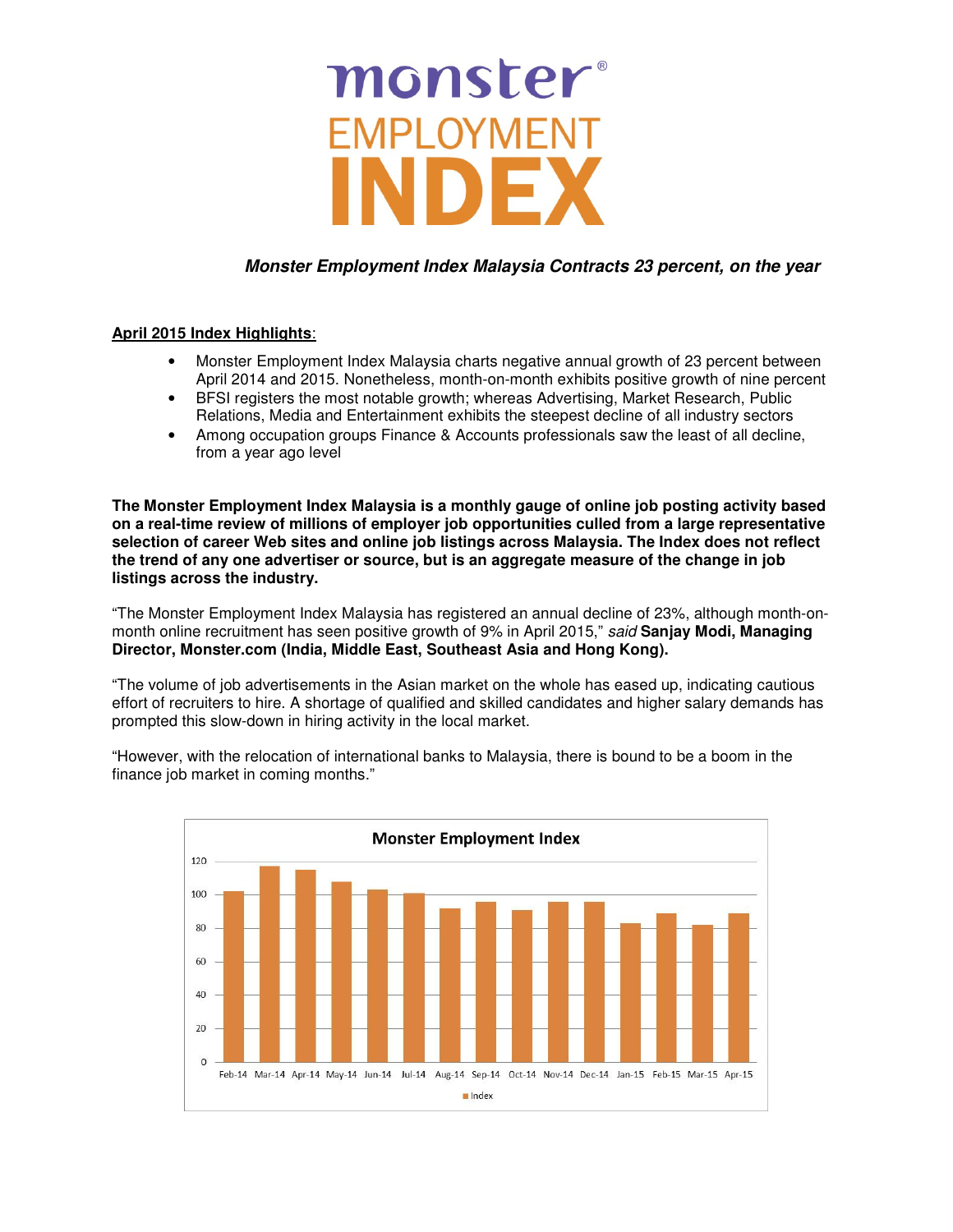| Feb<br>14 | Mar<br>14            | Apr<br>14 | May<br>14 | Jun<br>14 | Jul<br>،4 | Aug | Sep<br>14 | Oct<br>14 | Nov<br>14 | Dec | Jan<br>15 | Feb<br>◡ | Mar<br>15<br>ں ا | Apr<br><b>CONTRACT</b> | $V - 0$ |
|-----------|----------------------|-----------|-----------|-----------|-----------|-----|-----------|-----------|-----------|-----|-----------|----------|------------------|------------------------|---------|
| 102       | $\rightarrow$<br>. . | 15        | 108       | 103       | 101       | 92  | 96        | 91        | 96        | 96  | 83        | 89       | 82               | 89                     | $-23%$  |

Monster Employment Index Malaysia results for the past 15 months are as follows:

**Industry Year-over-year Trends:** Monster Employment Index saw positive growth in two out of nine industry sectors monitored by the Index.

- Online hiring activity in **BFSI** (up 12 percent) led among industry sectors, from a year ago level. Having registered annual decline of 11 percent last month, the sector exhibited improved pace of growth between March and April 2015. Six-month growth also indicated steepest growth for this month and also the highest growth in a series since August 2014.
- **Logistic, Courier/ Freight/ Transportation, Shipping/ Marine** (up 10 percent) registered positive year-on-year growth this month. The sector had registered a drop of 10 percent on-the-year last month and recovered momentum this month. Similarly, month-on-month also the sector saw a positive hike of 16 percent in April 2015 following decline of two percent in March 2015.
- **Engineering, Construction and Real Estate** (down six percent); and **Retail** (down six percent) both witnessed a decline in year-on growth between April 2014 and 2015. Nevertheless, the growth momentum between March and April 2015 was marked by eased up pace. Additionally, both sectors also register positive month-on-month and six month growth for this month.
- **Advertising, Market Research, Public Relations, Media and Entertainment** (down 27 percent) recorded the steepest year-on-year decline of all industry sectors for the second month in a row.

| <b>Year-over-year Growth</b>                                   | Apr<br>14 | Apr<br>15 | % Growth<br>$Y$ -o- $Y$ | <b>Year-over-year Growth</b>                                                  | Apr<br>14 | Apr.<br>15 | % Grow<br>$Y$ -o- $Y$ |
|----------------------------------------------------------------|-----------|-----------|-------------------------|-------------------------------------------------------------------------------|-----------|------------|-----------------------|
| <b>BFSI</b>                                                    | 108       | 121       | 12%                     | Oil and Gas                                                                   | 100       | 85         | $-15%$                |
| Logistic, Courier/ Freight/<br>Transportation, Shipping/Marine | 104       | 114       | 10%                     | IT, Telecom/ISP and BPO/ITES                                                  | 106       | 88         | $-17%$                |
| Engineering, Construction and<br><b>Real Estate</b>            | 13        | 106       | $-6%$                   | Hospitality                                                                   | 11        | 91         | $-18%$                |
| Retail                                                         | 12        | 105       | $-6%$                   | Advertising, Market Research,<br>Public Relations, Media and<br>Entertainment | 113       | 83         | $-27%$                |

#### **Top Growth Industries Lowest Growth Industries**

| Growth<br>Y-o-Y | <b>Year-over-year Growth</b>                                                  | Apr<br>14 | Apr<br>15 | % Growth<br>$Y$ -o- $Y$ |
|-----------------|-------------------------------------------------------------------------------|-----------|-----------|-------------------------|
| 12%             | Oil and Gas                                                                   | 100       | 85        | $-15%$                  |
| 10%             | IT, Telecom/ISP and BPO/ITES                                                  | 106       | 88        | $-17%$                  |
| $-6%$           | Hospitality                                                                   | 111       | 91        | $-18%$                  |
| $-6%$           | Advertising, Market Research,<br>Public Relations, Media and<br>Entertainment | 113       | 83        | $-27%$                  |

**Occupation Year-over-year Trends:** Eight out of nine occupation groups monitored by the Index exhibited negative growth on the year.

- **Hospitality** (zero percent) retained same Index level this month as in corresponding period in 2014, indicating no growth movement between April 2014 and 2015. However, having registered negative nine percent as annual growth last month, the growth momentum between March and April 2015 showed no further decline. Likewise, month-on-month also saw eased-up pace of decline between this month (down nine percent) and previous month (down 15 percent).
- Online demand for **Finance & Accounts** (down three percent) professionals exhibited annual decline for the third time in series since February 2015. Meanwhile, month-on-month and half-yearly growth trends charted positive growth for the last three months.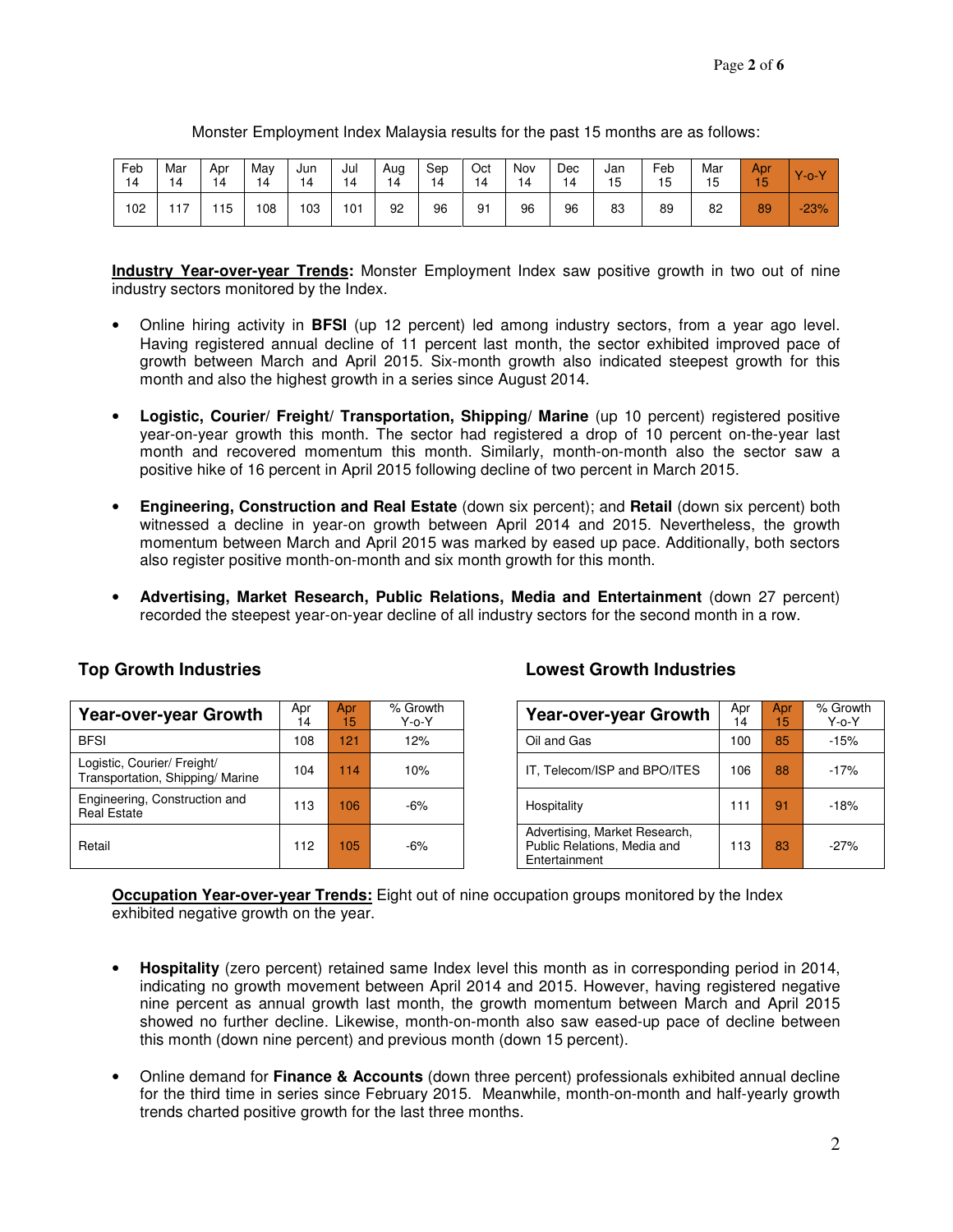- Although **Software, Hardware, Telecom** (down 21 percent) professionals witnessed dip in online hiring from a year-ago level, Month-on-month and three-month exhibit marginal improvement of four and seven percent this month as against decline of 16 and 22 percent last month, respectively.
- **HR & Admin** (down 23 percent) professionals saw the steepest year-on-year decline of all occupation groups. Online demand for the group saw higher growth momentum in terms of threemonth growth.

### **Top Growth Occupations**

| <b>Year-over-year Growth</b>      | Apr<br>14 | Apr<br>15 | % Growth<br>$Y$ -o- $Y$ |
|-----------------------------------|-----------|-----------|-------------------------|
| Hospitality & Travel              | 87        | 87        | $0\%$                   |
| Finance & Accounts                | 112       | 109       | $-3%$                   |
| Sales & Business Development      | 111       | 95        | $-14%$                  |
| Purchase/ Logistics/ Supply Chain | 115       | 95        | $-17%$                  |

### **Low Growth Occupations**

| <b>Year-over-year Growth</b> | Apr<br>14 | Apr<br>15 | % Growth<br>$Y$ -o- $Y$ |
|------------------------------|-----------|-----------|-------------------------|
| Marketing & Communications   | 114       | 93        | $-18%$                  |
| Software, Hardware, Telecom  | 111       | 88        | $-21%$                  |
| <b>Customer Service</b>      | 106       | 84        | $-21%$                  |
| HR & Admin                   | 116       | 89        | $-23%$                  |

#### **COUNTRY-WISE TRENDS**

#### **Singapore Highlights**

- Monster Employment Index Singapore saw eight percent decline from a year ago level.
- Education registers the most notable annual growth; whereas, Consumer Goods/ FMCG, Food & Packaged Food , Home Appliance, Garments/ Textiles/ Leather, Gems & Jewellery records the steepest year-on-year decline among Industry sector.
- Among occupation group, Software, Hardware, Telecom professionals witness the steepest growth in demand from the year ago level.

| <b>Year-over-year Growth</b> | Apr<br>14 | Apr<br>15 <sub>1</sub> | % Growth<br>$Y$ -o- $Y$ | <b>Year-over-year Growth</b>                                                                                       | Apr<br>14 | Apr<br>15 | % Grow<br>$Y$ -o- $Y$ |
|------------------------------|-----------|------------------------|-------------------------|--------------------------------------------------------------------------------------------------------------------|-----------|-----------|-----------------------|
| Education                    | 85        | 97                     | 14%                     | Production/Manufacturing,<br>Automotive and Ancillary                                                              | 104       | 93        | $-11%$                |
| IT, Telecom/ISP and BPO/ITES | 105       | 109                    | 4%                      | Government/ PSU/ Defence                                                                                           | 91        | 81        | $-11%$                |
| <b>Health Care</b>           | 107       | 107                    | 0%                      | Consumer Goods/ FMCG, Food<br>& Packaged Food, Home<br>Appliance, Garments/ Textiles/<br>Leather, Gems & Jewellery | 105       | 88        | $-16%$                |

| <b>Year-over-year Growth</b> | Apr<br>14 | Apr<br>15 | % Growth<br>$Y$ -o- $Y$ | <b>Year-over-year Growth</b>         | Apr<br>14 | Apr<br>15 | % Grow<br>$Y$ -o- $Y$ |
|------------------------------|-----------|-----------|-------------------------|--------------------------------------|-----------|-----------|-----------------------|
| Software, Hardware, Telecom  | 90        | 103       | 14%                     | Marketing & Communications           | 92        | 83        | $-10%$                |
| <b>Real Estate</b>           | 112       | 107       | $-4%$                   | Engineering /Production              | 105       | 94        | $-10%$                |
| Legal                        | 105       | 100       | $-5%$                   | Purchase/ Logistics/ Supply<br>Chain | 109       | 97        | $-11%$                |

### **Singapore Top Growth Industries Singapore Lowest Growth Industries**

| Growth<br>Y-o-Y | <b>Year-over-year Growth</b>                                                                                       | Apr<br>14 | Apr<br>15 | % Growth<br>$Y$ -o- $Y$ |
|-----------------|--------------------------------------------------------------------------------------------------------------------|-----------|-----------|-------------------------|
| 14%             | Production/Manufacturing,<br>Automotive and Ancillary                                                              | 104       | 93        | $-11%$                  |
| 4%              | Government/ PSU/ Defence                                                                                           | 91        | 81        | $-11%$                  |
| 0%              | Consumer Goods/ FMCG, Food<br>& Packaged Food, Home<br>Appliance, Garments/ Textiles/<br>Leather, Gems & Jewellery | 105       | 88        | $-16%$                  |

#### **Singapore Top Growth Occupations Singapore Lowest Growth Occupations**

| Growth<br>Y-o-Y | <b>Year-over-year Growth</b>         | Apr<br>14 | Apr<br>15 | % Growth<br>$Y$ -o- $Y$ |
|-----------------|--------------------------------------|-----------|-----------|-------------------------|
| 14%             | Marketing & Communications           | 92        | 83        | $-10%$                  |
| $-4%$           | Engineering /Production              | 105       | 94        | $-10%$                  |
| $-5%$           | Purchase/ Logistics/ Supply<br>Chain | 109       | 97        | $-11%$                  |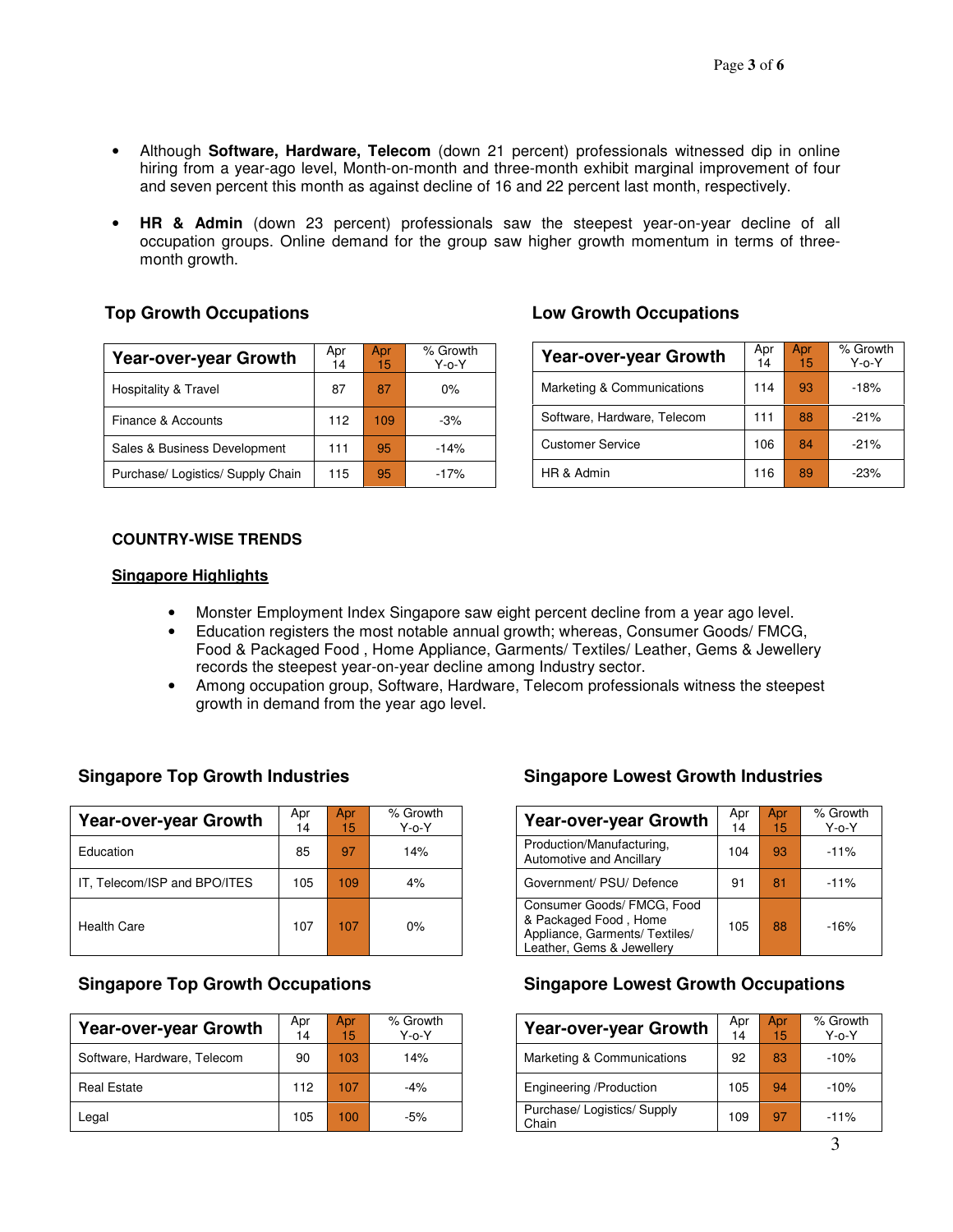#### **Philippines Highlights**

- Monster Employment Index Philippines drops 31 percent between April 2014 and 2015.
- BPO/ITES witnesses the least of all declines among industry groups; whereas, Production/Manufacturing, Automotive and Ancillary registers the most notable decline
- Year-on-year, Marketing & Communications professionals witnessed highest demand of all occupation group

| <b>Year-over-year Growth</b>                                                                                       | Apr<br>14 | Apr<br>15 | % Growth<br>$Y$ -0- $Y$ | Year-over-year Growt                                                          |
|--------------------------------------------------------------------------------------------------------------------|-----------|-----------|-------------------------|-------------------------------------------------------------------------------|
| <b>BPO/ITES</b>                                                                                                    | 91        | 89        | $-2%$                   | Engineering, Construction and<br><b>Real Estate</b>                           |
| Consumer Goods/ FMCG, Food &<br>Packaged Food, Home<br>Appliance, Garments/ Textiles/<br>Leather, Gems & Jewellery | 87        | 82        | $-6%$                   | Advertising, Market Research,<br>Public Relations, Media and<br>Entertainment |
| IT. Telecom/ISP                                                                                                    | 99        | 85        | $-14%$                  | Production/Manufacturing,<br>Automotive and Ancillary                         |

### **Philippines Top Growth Industries <b>Philippines Lowest Growth Industries**

| Growth<br>Y-o-Y | <b>Year-over-year Growth</b>                                                  | Apr<br>14 | Apr<br>15 | % Growth<br>$Y$ -o- $Y$ |
|-----------------|-------------------------------------------------------------------------------|-----------|-----------|-------------------------|
| $-2%$           | Engineering, Construction and<br><b>Real Estate</b>                           | 105       | 62        | $-41%$                  |
| $-6%$           | Advertising, Market Research,<br>Public Relations, Media and<br>Entertainment | 95        | 54        | $-43%$                  |
| $-14%$          | Production/Manufacturing.<br><b>Automotive and Ancillary</b>                  | 104       | 51        | $-51%$                  |

| Year-over-year Growth             | Apr<br>14 | Apr<br>15 | % Growth<br>$Y$ -o- $Y$ | <b>Year-over-year Growth</b>            | Apr<br>14 | Apr<br>15 | % Grow<br>$Y$ -o- $Y$ |
|-----------------------------------|-----------|-----------|-------------------------|-----------------------------------------|-----------|-----------|-----------------------|
| Marketing & Communications        | 86        | 91        | 6%                      | <b>Health Care</b>                      | 101       | 69        | $-32%$                |
| <b>Customer Service</b>           | 92        | 87        | $-5%$                   | Hospitality & Travel                    | 94        | 63        | $-33%$                |
| Purchase/ Logistics/ Supply Chain | 84        | 77        | -8%                     | Engineering /Production, Real<br>Estate | 106       | 59        | $-44%$                |

#### **Philippines Top Growth Occupations Philippines Lowest Growth Occupations**

| Growth<br>Y-o-Y | <b>Year-over-year Growth</b>            | Apr<br>14 | Apr<br>15 | % Growth<br>$Y$ -o- $Y$ |
|-----------------|-----------------------------------------|-----------|-----------|-------------------------|
| 6%              | <b>Health Care</b>                      | 101       | 69        | $-32%$                  |
| $-5%$           | Hospitality & Travel                    | 94        | 63        | $-33%$                  |
| $-8%$           | Engineering /Production, Real<br>Estate | 106       | 59        | $-44%$                  |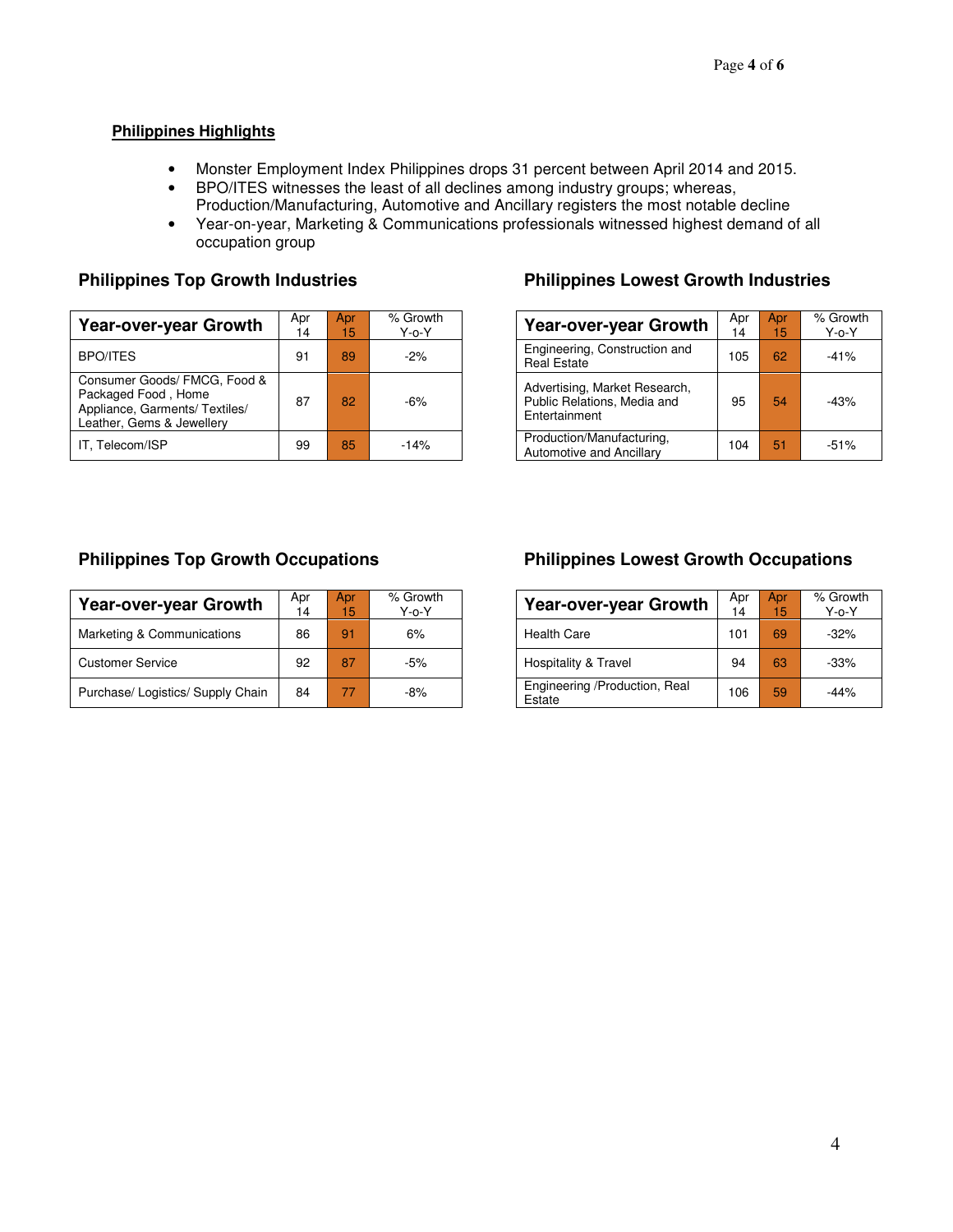| By Industry |  |  |
|-------------|--|--|
|-------------|--|--|

|                                                                                                    | 2014 |     |     |     |     |     |     |     |            |     | 2015 |     |     |  |
|----------------------------------------------------------------------------------------------------|------|-----|-----|-----|-----|-----|-----|-----|------------|-----|------|-----|-----|--|
|                                                                                                    | Apr  | May | Jun | Jul | Aug | Sep | Oct | Nov | <b>Dec</b> | Jan | Feb  | Mar | Apr |  |
| IT, Telecom/ISP and BPO/ITES                                                                       | 106  | 103 | 102 | 105 | 95  | 108 | 105 | 110 | 107        | 79  | 97   | 87  | 88  |  |
| <b>Engineering, Construction</b><br>and Real Estate                                                | 113  | 112 | 103 | 106 | 92  | 95  | 91  | 96  | 97         | 83  | 92   | 89  | 106 |  |
| <b>BFSI</b>                                                                                        | 108  | 100 | 100 | 99  | 88  | 96  | 85  | 98  | 109        | 88  | 100  | 101 | 121 |  |
| Production/Manufacturing,<br><b>Automotive and Ancillary</b>                                       | 109  | 103 | 101 | 102 | 98  | 96  | 89  | 94  | 90         | 86  | 89   | 88  | 95  |  |
| Oil and Gas                                                                                        | 100  | 104 | 95  | 102 | 96  | 102 | 105 | 119 | 106        | 76  | 82   | 81  | 85  |  |
| <b>Hospitality</b>                                                                                 | 111  | 80  | 89  | 87  | 97  | 102 | 106 | 102 | 110        | 99  | 117  | 100 | 91  |  |
| Retail                                                                                             | 112  | 110 | 93  | 99  | 91  | 94  | 94  | 100 | 100        | 85  | 88   | 93  | 105 |  |
| Logistic, Courier/ Freight/<br>Transportation, Shipping/<br><b>Marine</b>                          | 104  | 104 | 114 | 114 | 100 | 104 | 90  | 97  | 91         | 86  | 100  | 98  | 114 |  |
| <b>Advertising, Market Research,</b><br><b>Public Relations, Media and</b><br><b>Entertainment</b> | 113  | 111 | 106 | 108 | 96  | 96  | 91  | 95  | 96         | 91  | 78   | 70  | 83  |  |

## By Occupation

|                                                   | 2014 |     |     |     |     |     |     |     |            | 2015 |     |     |     |
|---------------------------------------------------|------|-----|-----|-----|-----|-----|-----|-----|------------|------|-----|-----|-----|
|                                                   | Apr  | May | Jun | Jul | Aug | Sep | Oct | Nov | <b>Dec</b> | Jan  | Feb | Mar | Apr |
| Software, Hardware,<br>Telecom                    | 111  | 109 | 100 | 100 | 84  | 95  | 102 | 112 | 109        | 82   | 101 | 85  | 88  |
| <b>Finance &amp; Accounts</b>                     | 112  | 107 | 98  | 95  | 88  | 95  | 89  | 96  | 102        | 89   | 96  | 98  | 109 |
| <b>Sales &amp; Business</b><br><b>Development</b> | 111  | 101 | 92  | 90  | 87  | 104 | 101 | 99  | 99         | 90   | 93  | 92  | 95  |
| <b>Customer Service</b>                           | 106  | 113 | 94  | 102 | 94  | 93  | 96  | 102 | 101        | 77   | 82  | 70  | 84  |
| <b>Marketing &amp;</b><br><b>Communications</b>   | 114  | 112 | 107 | 107 | 100 | 96  | 91  | 94  | 90         | 89   | 88  | 86  | 93  |
| HR & Admin                                        | 116  | 107 | 103 | 102 | 96  | 97  | 92  | 92  | 93         | 83   | 87  | 83  | 89  |
| Engineering /Production,<br><b>Real Estate</b>    | 113  | 110 | 105 | 104 | 93  | 96  | 89  | 95  | 94         | 82   | 89  | 84  | 93  |
| <b>Hospitality &amp; Travel</b>                   | 87   | 84  | 91  | 93  | 99  | 111 | 110 | 104 | 115        | 99   | 120 | 91  | 87  |
| <b>Purchase/Logistics/Supply</b><br>Chain         | 115  | 108 | 107 | 100 | 94  | 100 | 97  | 93  | 90         | 82   | 91  | 86  | 95  |